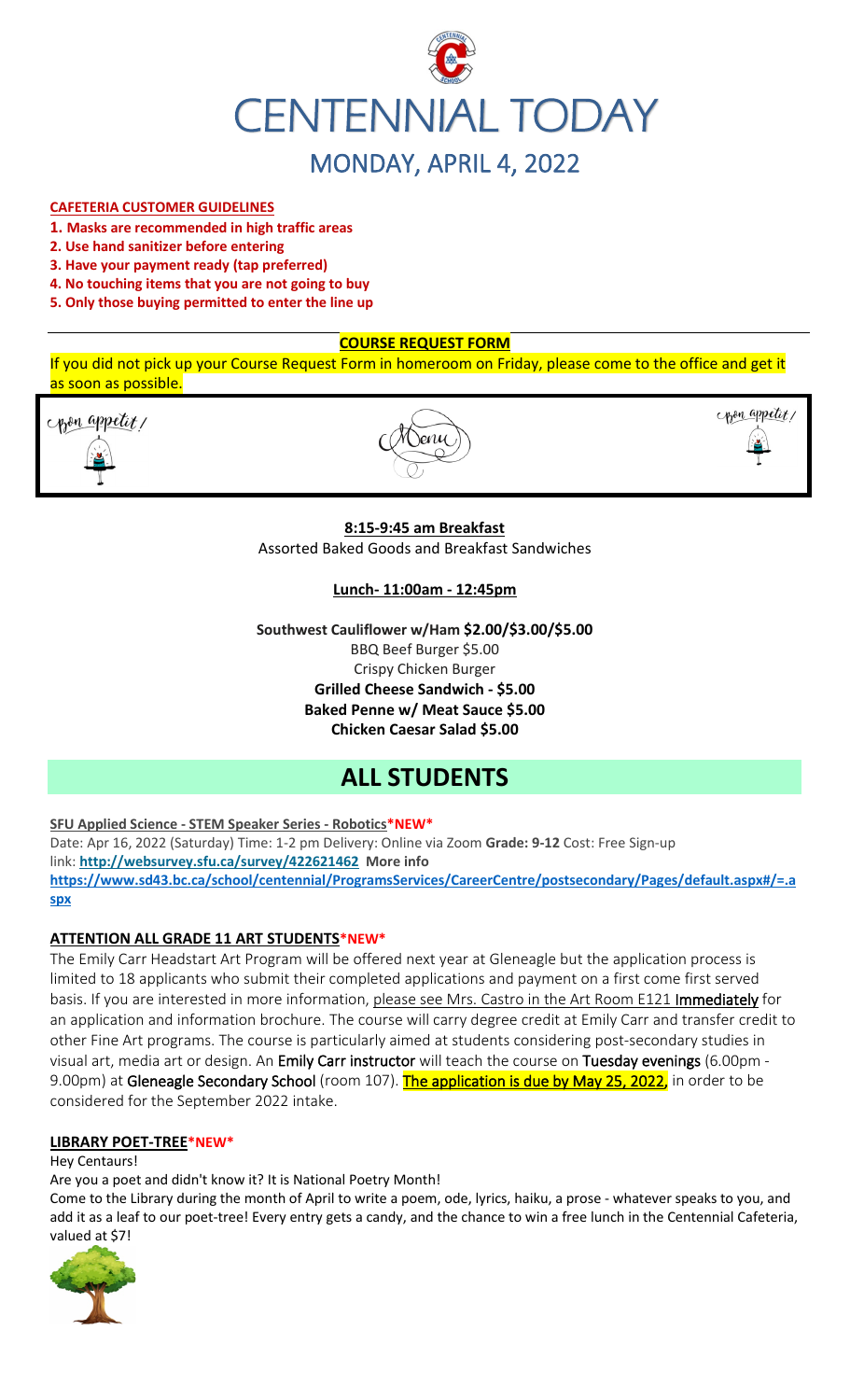## **Ramadan Mubarak\*NEW\***

"Ramadan Mubarak to all our students and staff celebrating this month! If you'd like to learn more about the holiday, please see the bulletin board outside of the LEC/Skill Development rooms."

## **YMCA SUMMER WORK STUDENT EXCHANGE PROGRAM\*NEW\***

Spend 6 weeks with paid work experience in Quebec while living with a host family. Many social activities planned. The deadline to apply is **April 17th, 2022.** The application process is free and registration fees are only collected in June once everything is finalized. For more information and to apply, feel free to check out our website at <https://swse.ymcagta.org/>

Info sessions @ 7pm via zoom April 1s[t https://zoom.us/meeting/register/tJMsdeitrj8jE9VszDwlqkFyJEdDBlITb\\_Se](https://zoom.us/meeting/register/tJMsdeitrj8jE9VszDwlqkFyJEdDBlITb_Se) and 13th [https://zoom.us/meeting/register/tJAsdeyhpzIoE9AjW4825LU4GBDZIKYxL\\_QD](https://zoom.us/meeting/register/tJAsdeyhpzIoE9AjW4825LU4GBDZIKYxL_QD)

#### **PoMoArts**

**Is inviting queer-identifying youth artists (age 14-18) in SD 43 to submit original artwork exploring themes of identity, family, and culture.** The goal is to encourage and promote inclusivity and diversity within the Tri-Cities arts community among young people there is an Artist Call for True Colours Exhibition Deadline for artwork submissions April 22<sup>nd</sup>. Submit your artwork[: https://pomoarts.ca/exhibitions/true-colours-call-for-youth-artists](https://pomoarts.ca/exhibitions/true-colours-call-for-youth-artists)

#### **Student Info Session: ES Academy**

FREE Doughnuts! For grade 9, 10 and 11 students. Please attend a quick info session to see if the Environmental Studies Academy is the right fit for you!

Where: **B222**

When: **Monday, April 4th, BLOCK 3 (11:15am)**



#### **JR. & SR. ES ACADEMY -- DEADLINE EXTENDED!**

All grade 9, 10 and 11 students interested in applying to the Environmental Studies Academy, please do so before April 8th! Please see Ms. Melvin or Mr. Fitz with any questions you have in room B222. Use QR code below to apply.



## **VOLUNTEER WITH POCO (GREENER CITY INITIATIVE) – ALL AGES, COUTTS PARK 10am – 1pm**

**April 23 – Tree Planting Register in advance: <https://www.portcoquitlam.ca/city-services/environmental-services/greener-city/>**

#### **ELL/INTERNATIONAL STUDENTS**

Easter Cookie Decorating Party! If you are interested, you can register and sign up and pay \$5 to hold your spot. Sign up with Ms. Sousa in room E210. Deadline to sign up is April 5<sup>th</sup> (no late registrations) This will be held Thursday, April 14<sup>th</sup> during p3.

#### **CAPILANO ESPORTS**

CapU is hosting its first ever esports tournament, The Capilano Cup, on April 16, 2022! The chosen battlefield is League of Legends! This epic online event is for students in Grades 8-12 and free to enter.

Your matches may be streamed with commentary for a live audience! Check out our **[Linktree](https://r20.rs6.net/tn.jsp?f=001TV5t6hvFEFpmqZ2KIJsRm_8_tZvmBTskK5EZhuhAwnd-AsBblXHT0oLCkv240W_X6yn70vNSoZMhpHydzQFokmFJte1QihkOmWyHEEdpefQQkF2m95hL64lqlrIm0DP1OmyM7kg-aupFxN5c0Zflag==&c=xWxYCxrh0jI56wNEyWlUltDjoDxbuS7cAkcm-CGdbhXD_wkXysw4wQ==&ch=hXVfGtAgW-ZP40ONb-DXcfozpnjfYR8-9naNHp1boINpgvZcTLJVsw==)** page and REGISTER NOW!

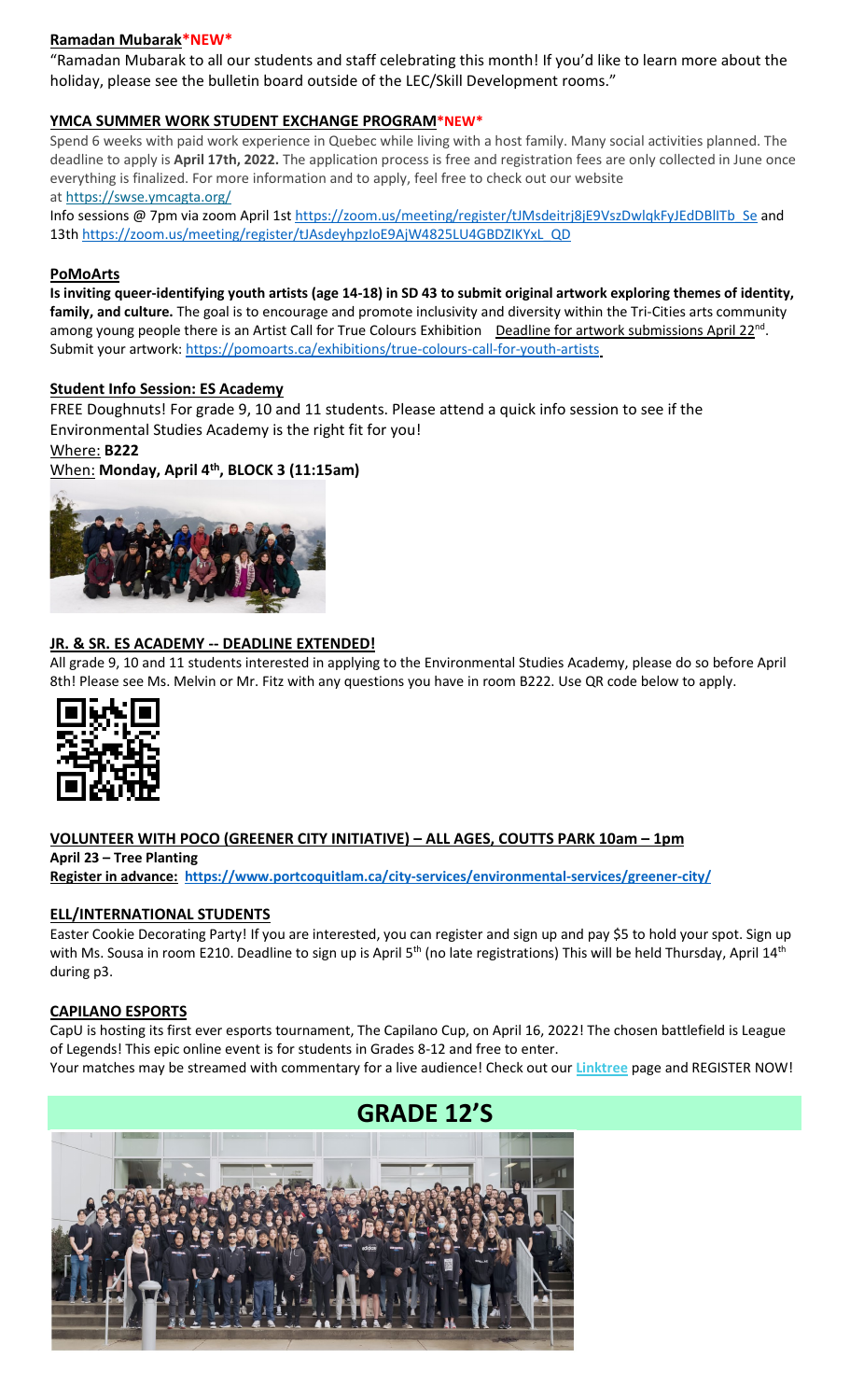

#### **CHANGES TO CTA SCHOLARSHIP APPLICATIONS (BARBARA VENGSHOEL) AND (ROY KRUTOW) \*NEW\***

Criteria is for trades, or **FINE** and Performing Arts. Deadline to apply for Barbara Vengshoel is June **1st.** Direct to CTA Deadline for Roy Krutow **July 1st .** Direct to CTA VISIT THE CAREER CENTRE FOR APPLICATIONS: <https://www.sd43.bc.ca/school/centennial/ProgramsServices/CareerCentre/financeawards/Pages/default.aspx#/=>

#### **BCIT PROGRAM AVAILABILITY FOR FALL 2022\*NEW\***

Several programs are still accepting applications **visit[: https://www.bcit.ca/admission/program-availability/](https://www.bcit.ca/admission/program-availability/)**

#### **GOLDEN SPIKE DAYS FESTIVAL\*NEW\***

<https://www.goldenspike.ca/> We are currently looking for volunteers for this year's festival to be held on **June 30th - July 3rd, 2022**. Volunteers are needed in a variety of roles to ensure the success of this popular event as it returns post-Covid. **Teen** and adult volunteers welcome If you are interested, please contact the Volunteers Director, Julie Clement at [volunteers@goldenspike.ca](mailto:volunteers@goldenspike.ca)

## **SUMMER JOB SEARCH? \*NEW\***

**Positions are being posted Job Bank - <https://www.jobbank.gc.ca/jobsearch/jobposting/35965594?source=searchresults> Indeed- <https://ca.indeed.com/jobs?q=summer%20student%202022&l=British%20Columbia&vjk=23313e5494867a53>**

## **PLACE DES ARTS AUDTION NOTICE (15-18YR OLDS)**

Place des Arts' Summer Theatre Troupe (STT) is looking for 10 youth actors to create a devised theatre piece based on the theme of 'reimagining community.' This will be a collaborative project with an emphasis on learning ensemble building, methods of theatre creation and performance skills. We are looking for young actors with a strong commitment to the piece and a willingness to have fun!

Details on the career centre/volunteering – details on poster

here: [https://www.sd43.bc.ca/school/centennial/ProgramsServices/CareerCentre/experiences/Pages/default.aspx?logi](https://www.sd43.bc.ca/school/centennial/ProgramsServices/CareerCentre/experiences/Pages/default.aspx?login=2092081326#/=) [n=2092081326#/=](https://www.sd43.bc.ca/school/centennial/ProgramsServices/CareerCentre/experiences/Pages/default.aspx?login=2092081326#/=)

## **FUTURE ACES SCHOLARSHIP APPLICATION DEADLINE EXTENDED**

Applications are now open until April 18<sup>th</sup> at midnight.<http://futureaces.org/scholarship/>

## **HEADSTART IN ART/SD43 PROGRAM WILL RETURN IN THE FALL**

Applications for students entering grade 12 in fall 2022 will be available soon. This Emily Carr University course will be held in person (6.00pm to 9.00pm on Tuesdays, ending in mid-December at Gleneagle Secondary. Participating students will receive post-secondary credit upon completion.

## **APPLYING FOR LOCAL SCHOLARSHIPS?**

Please format your files: **LAST NAME\_FIRST NAME\_ FILE NAME eg. DOE\_John\_reference DOE\_John\_resume'**

## **ATCO INDIGENOUS SCHOLARHIPS**

3 CATAGORIES amounts vary. Open to Indigenous students in grade 10 – 12, students enrolling in college, and students enrolling in university. Deadline August 15<sup>th</sup>, 2022[. https://www.atco.com/en-ca/our-commitment/partnerships](https://www.atco.com/en-ca/our-commitment/partnerships-indigenous-peoples/indigenous-education-programs.html#:%7E:text=The%20Awards,in%20degree%20or%20graduate%20programs.)[indigenous-peoples/indigenous-education-](https://www.atco.com/en-ca/our-commitment/partnerships-indigenous-peoples/indigenous-education-programs.html#:%7E:text=The%20Awards,in%20degree%20or%20graduate%20programs.)

[programs.html#:~:text=The%20Awards,in%20degree%20or%20graduate%20programs.](https://www.atco.com/en-ca/our-commitment/partnerships-indigenous-peoples/indigenous-education-programs.html#:%7E:text=The%20Awards,in%20degree%20or%20graduate%20programs.)

## **INFO SESSIONS FOR GRADE 11'S ONGOING**

Discover a variety of post-secondary programs in BC:<https://www.postsecondarybc.ca/events/>

## **Save the date - NCAA VIRTUAL FAIR & WEBINAR UPDATE**

Thursday, April 21<sup>st</sup> 2 – 6 pm PST h[ttps://www.educationusacanada.ca/april-21-virtual-fair/](https://www.educationusacanada.ca/april-21-virtual-fair/)

## **LOCAL SCHOLARSHIP PACKAGE AND DISTRICT AUTHORITY AWARDS**

**INFO HERE:** 

**[https://www.sd43.bc.ca/school/centennial/ProgramsServices/CareerCentre/Pages/default.aspx#/=.aspx](https://www.sd43.bc.ca/school/centennial/ProgramsServices/CareerCentre/Pages/default.aspx#/=)** DEADLINE TO APPLY **APRIL 8TH BY 12:30.**

# **\*Please note: The Mike Jennejohn Bursary has been cancelled for 2022.**